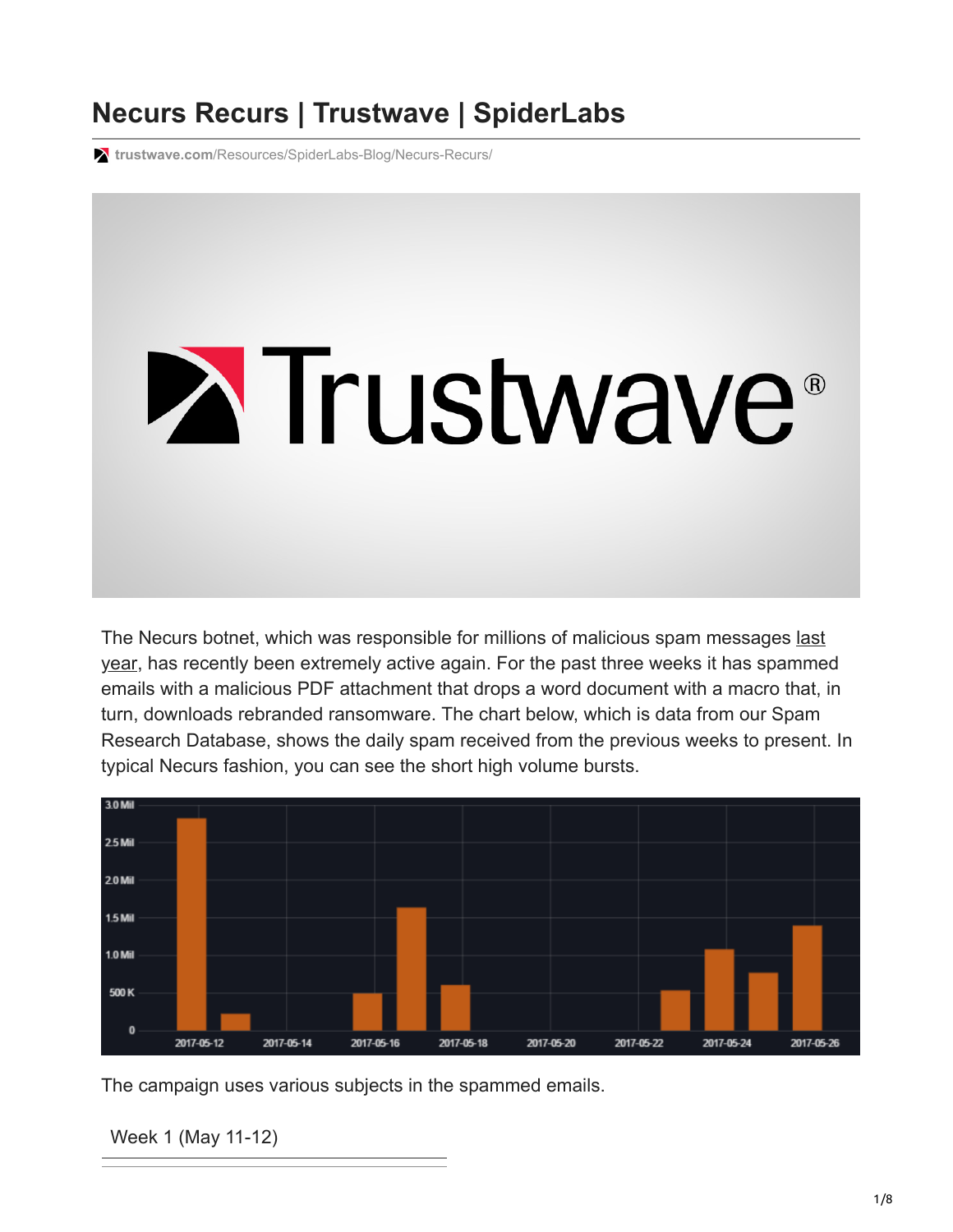Scanned image Receipt to print File\_ {random numbers} Copy\_{random numbers} Document {random numbers} PDF {random numbers} Scan {random numbers}

Week 2 (May 15 -17)

Your Invoice # {random numbers} XX Invoice XXXX Emailing: {random numbers}.pdf Invoice {random numbers} {mm/dd/yyy}

Week 3 (May 22-25)

Invoice(XX-XXXX) Copy of Invoice {random numbers} IMG\_XXXX.pdf Payment Receipt XXX Payment Receipt#XXX Payment Receipt\_XXX Payment XXX Payment#XXX Payment XXX Payment-XXX Receipt XXX Receipt#XXX Receipt\_XXX Receipt-XXX

*\*\*\*Note that X is any random number*

Sample emails:

1st week

| Mozilla Thunderbird                                                                                                                               |                       | ×                                     |
|---------------------------------------------------------------------------------------------------------------------------------------------------|-----------------------|---------------------------------------|
| File Edit View Go Message Tools Help                                                                                                              |                       |                                       |
| did Get Messages <b>v Z</b> Write <b>P</b> Chat <b>2</b> Address Book<br>$\sqrt{a}$ Tag $\sqrt{a}$                                                |                       |                                       |
| ■ Followup ▼<br>$\leftrightarrow$ Reply $\leftrightarrow$ Reply<br>From Tanisha <tanisha.holloway26@giantoo.com></tanisha.holloway26@giantoo.com> | $\rightarrow$ Forward | More $\tau$                           |
| Subject File 9747                                                                                                                                 |                       | 5/11/2017 9:16 PM                     |
| To georgiannekimberlee@gan meauserwore.com                                                                                                        |                       |                                       |
|                                                                                                                                                   |                       |                                       |
|                                                                                                                                                   |                       |                                       |
| 1 attachment: nm.pdf 62.9 KB                                                                                                                      |                       | $\bigstar$ Save $\vert \bullet \vert$ |
| 瓇                                                                                                                                                 |                       |                                       |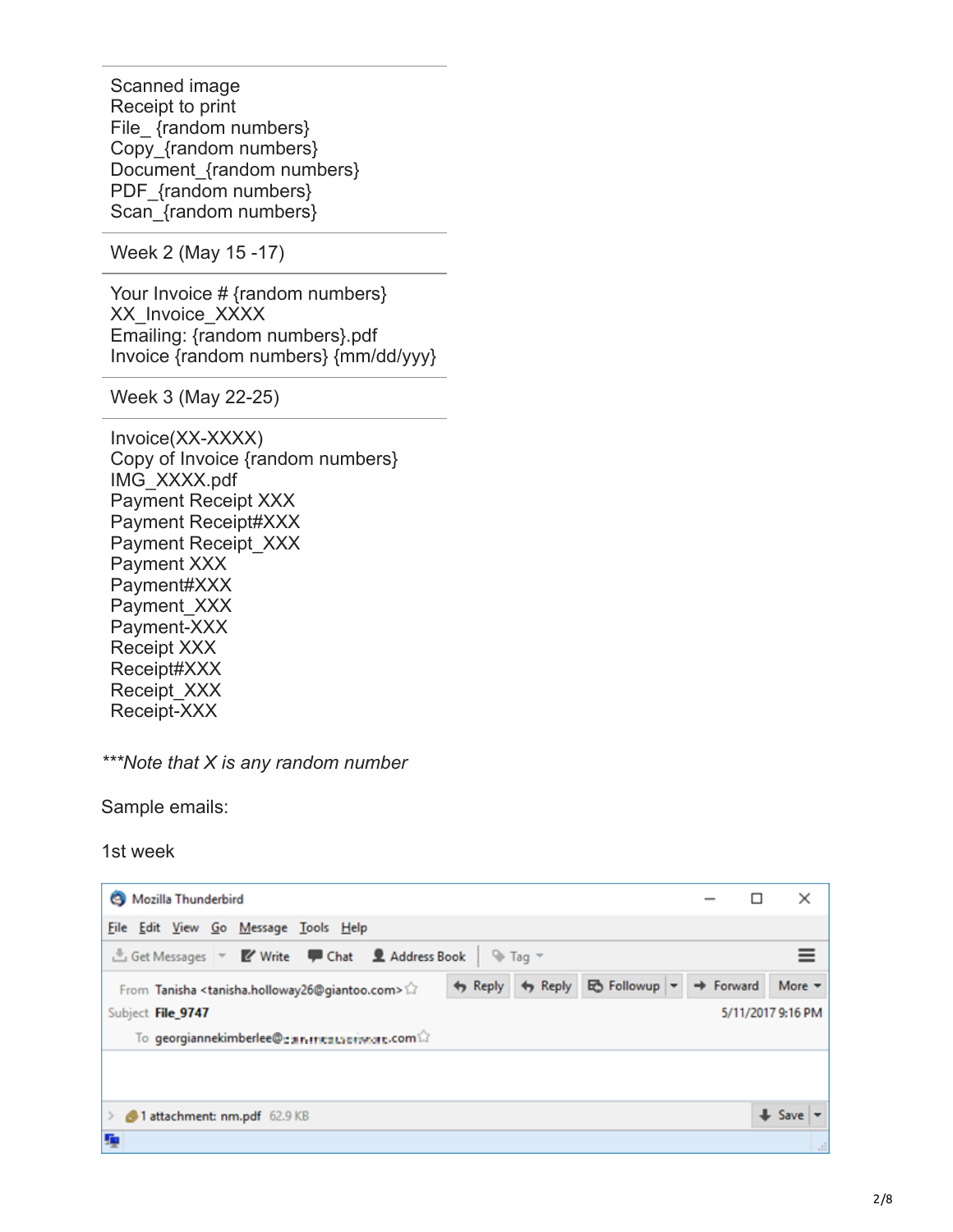#### 2nd week

| Mozilla Thunderbird                                                                                                                                      |                            |                       |                       | ×                          |  |
|----------------------------------------------------------------------------------------------------------------------------------------------------------|----------------------------|-----------------------|-----------------------|----------------------------|--|
| File Edit View Go Message Tools Help                                                                                                                     |                            |                       |                       |                            |  |
| LGet Messages   v   Z' Write   Chat   2 Address Book                                                                                                     | $\Box$ Tag $\triangledown$ |                       |                       |                            |  |
| From Avery <avery.leah@be-styling.se></avery.leah@be-styling.se>                                                                                         | $\leftrightarrow$ Reply    | → Reply Eb Followup → | $\Rightarrow$ Forward | More $\blacktriangledown$  |  |
| Subject Your Invoice # 591347                                                                                                                            |                            |                       |                       | 5/17/2017 6:22 AM          |  |
| Your Invoice is attached.<br>If you feel you have received this email in error, please reply to this email to inform<br>us of any necessary corrections. |                            |                       |                       |                            |  |
| 1 attachment: Invoice.pdf 50.7 KB                                                                                                                        |                            |                       |                       | $\blacktriangleright$ Save |  |
| 骗                                                                                                                                                        |                            |                       |                       |                            |  |

#### 3rd week

| Mozilla Thunderbird                                                                        |                          |  |                                         |  | ×                         |
|--------------------------------------------------------------------------------------------|--------------------------|--|-----------------------------------------|--|---------------------------|
| File Edit View Go Message Tools Help                                                       |                          |  |                                         |  |                           |
| Get Messages <b>V</b> Write <b>P</b> Chat <b>2</b> Address Book                            | $\rightarrow$ Tag $\sim$ |  |                                         |  | $\equiv$                  |
| From KATY PARKYN <noreply@ampli.ch></noreply@ampli.ch>                                     |                          |  | ← Reply ← Reply Eo Followup – → Forward |  | More $\blacktriangledown$ |
| Subject Copy of Invoice 60446922                                                           |                          |  |                                         |  | 3:44 AM                   |
| To pluid@lacteve.com                                                                       |                          |  |                                         |  |                           |
| Please find attached file containing your order information.                               |                          |  |                                         |  |                           |
| If you have any further questions regarding your invoice, please call Customer<br>Service. |                          |  |                                         |  |                           |
| Please do not reply directly to this automatically generated e-mail message.               |                          |  |                                         |  |                           |
| Thank you.                                                                                 |                          |  |                                         |  |                           |
| <b>49 1 attachment: 60446922.PDF</b> 69.7 KB                                               |                          |  |                                         |  | $\bigcup$ Save            |
| 堹                                                                                          |                          |  |                                         |  |                           |

The PDF campaigns have been evolving, almost daily. Recent documents have a larger number of embedded files inside the pdf. These additional files do nothing, and are probably just decoys. But the main.docm file, with its malicious macro, still acts as the malware downloader. Below you can see how the Trustwave Secure Email Gateway sees these messages. Note the docm file with its vbaProject macro component.

| 1st and 2nd Week | 3rd Week |
|------------------|----------|
|                  |          |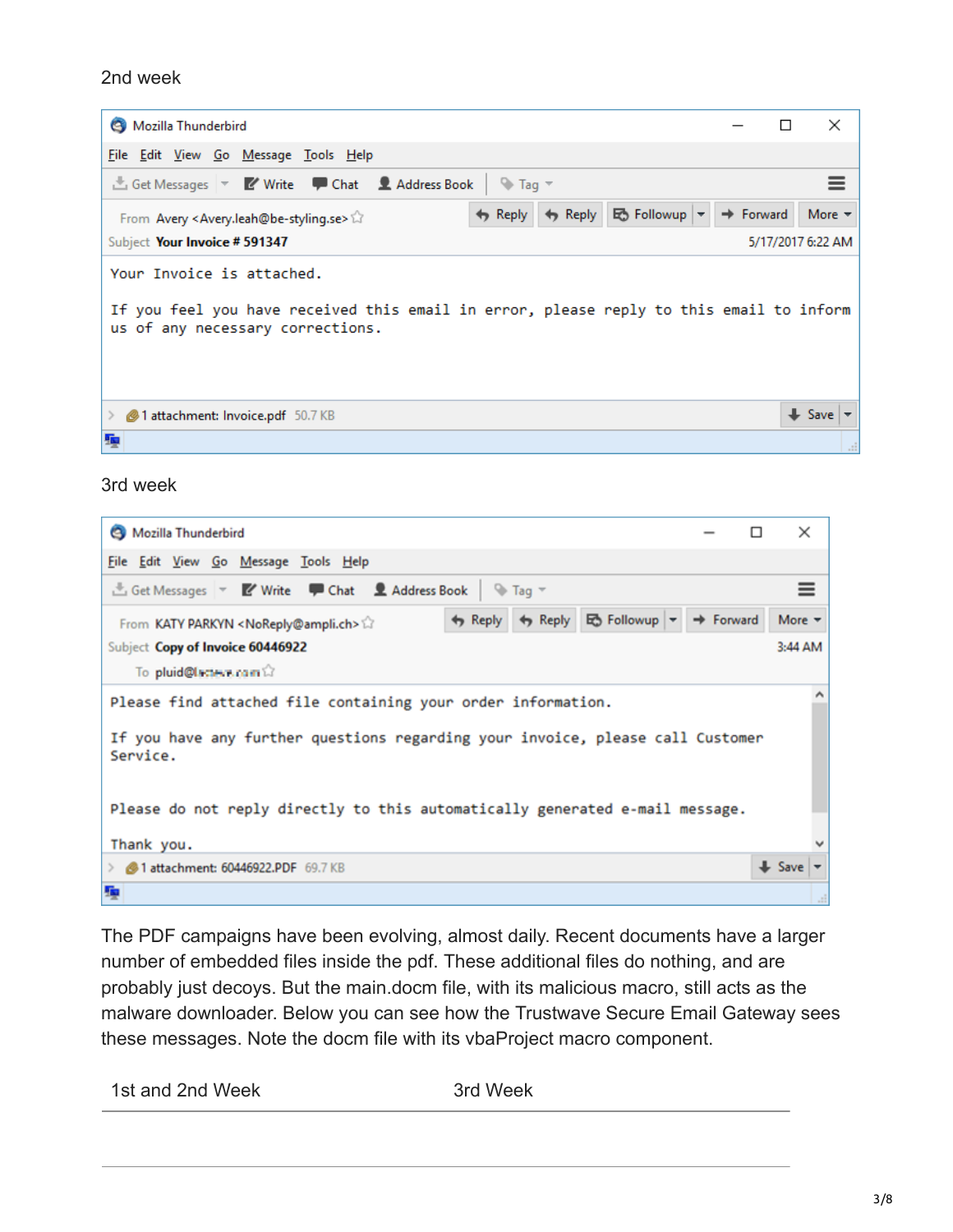

Saving and opening the PDF attachment, as shown below, has an exportDataObject Launch instruction to open the embedded .docm file



The PDF File will drop and launch the embedded .docm file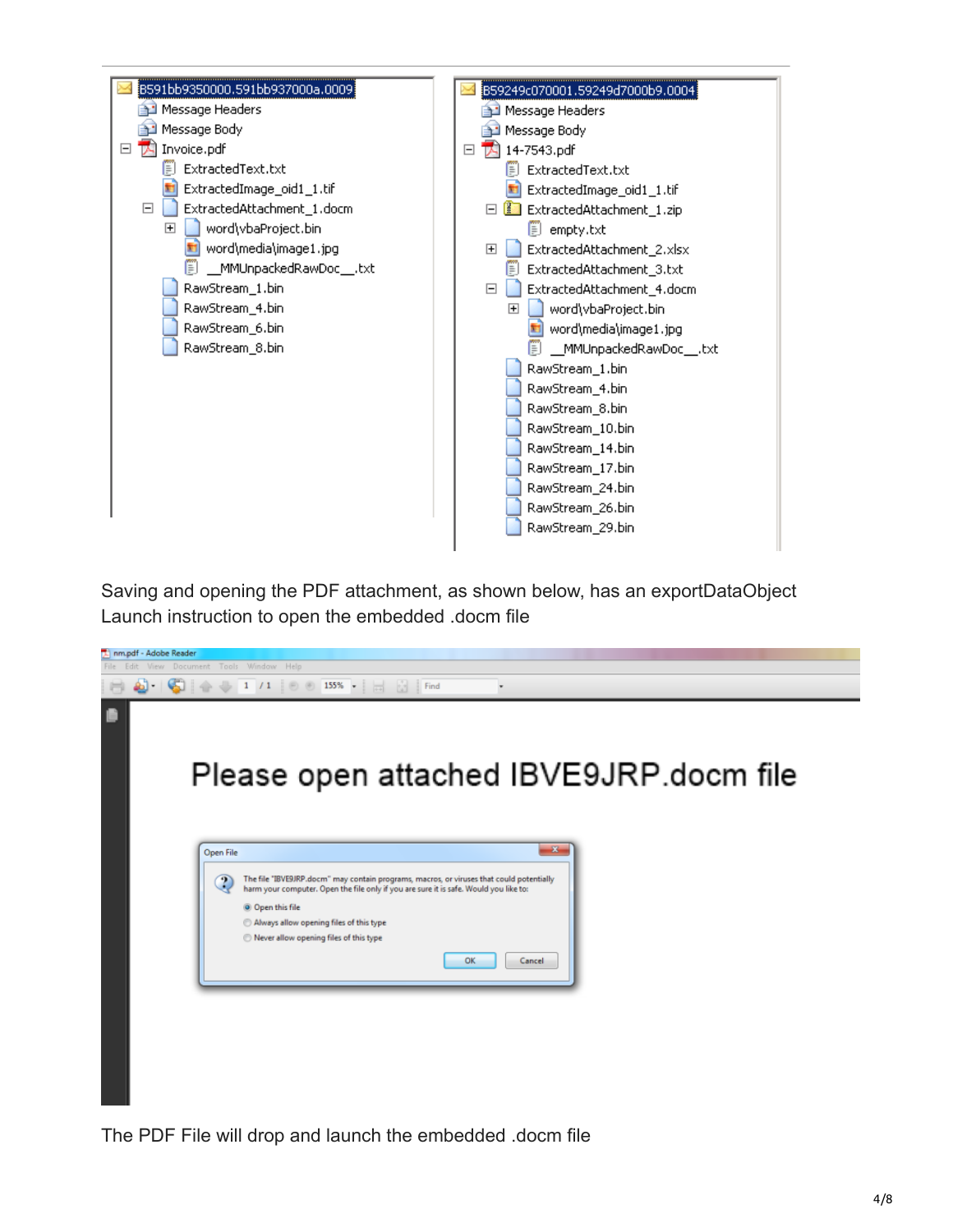

If the macro is enabled, it will start to download a malicious file from URL which is the Jaff Ransomware. The table below shows differences from variants from week to week:

| 1st and 2nd Week                                                                                                 | 3rd Week |
|------------------------------------------------------------------------------------------------------------------|----------|
| Dropped ransom notes on every folder that it encrypted<br>files in it, the image file was also used as a desktop |          |

files in it, the image file was also used as a desktop wallpaper once ransomware done encrypting your files.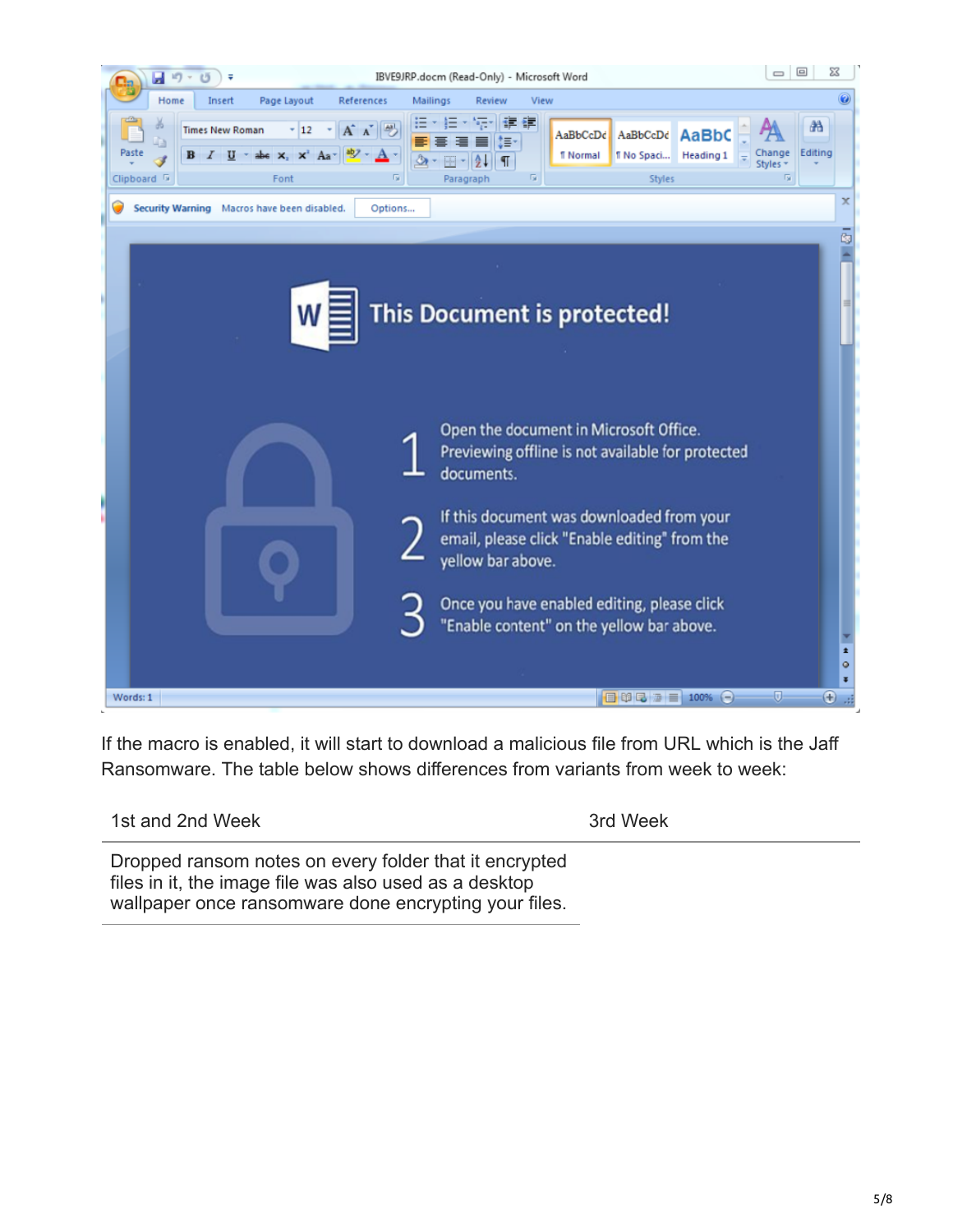





Encrypted files will have an appended file extension

{Original FileName}.**jaff** {Original FileName}.**wlu**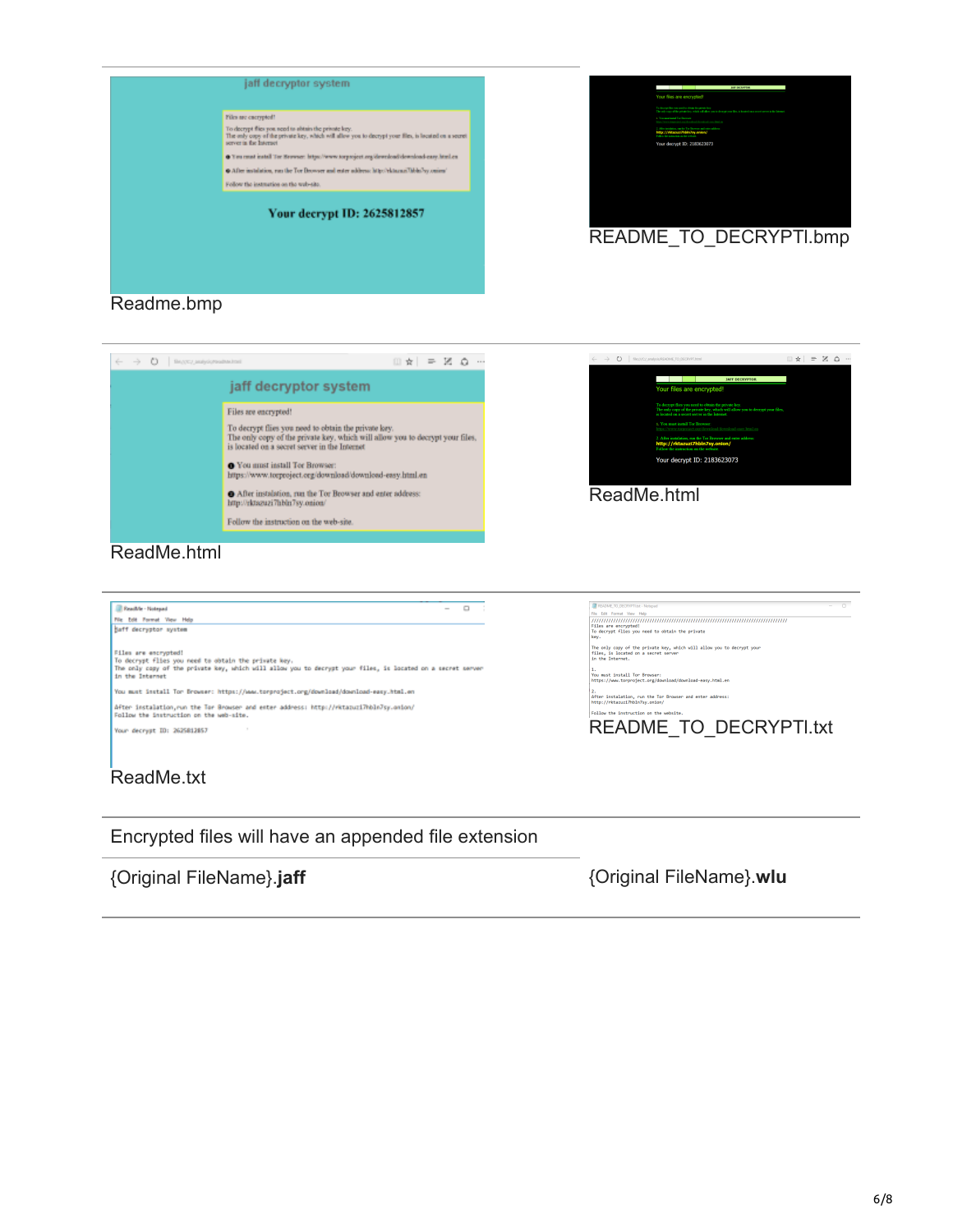Even though the appearance is different, both variants have the same URL where you are able to recover your encrypted files.



Earlier versions asks for 2.01 BTC and later versions it only asks for 0.31 BTC



To conclude Necurs is a large botnet and when active it distributes massive volumes of malicious spam. As observed, it tends to take breaks on weekends and it currently has an ongoing campaign using malicious PDFs to download Jaff ransomware. These malicious PDFs are continuously evolving by adding more layers of embedded files and obfuscation.

The Trustwave Secure Email Gateway can recognize and block this threat.

MD5 hashes of the malware:

## **PDF Droppers**

d364eb043e01f61822c9d2906a36ad2f902c60d7 8e4f36e0710aee26f125acc69b14cac44467238f 2001971c7ddaa9b2550d1b870f5e377c56f15f70

## **DOC Downloaders**

ee4fef6b870d0baa3a503aa8594dc16920f7b8a3 f66680aac290ad5febd6bc5b40efe16817bd6850 5045d532a951af205d0e0d91805b2bc38ee6aedd

## **Jaff Ransomware 1**

03b17da93cf91f61c9dbb4d25182016cefec0659